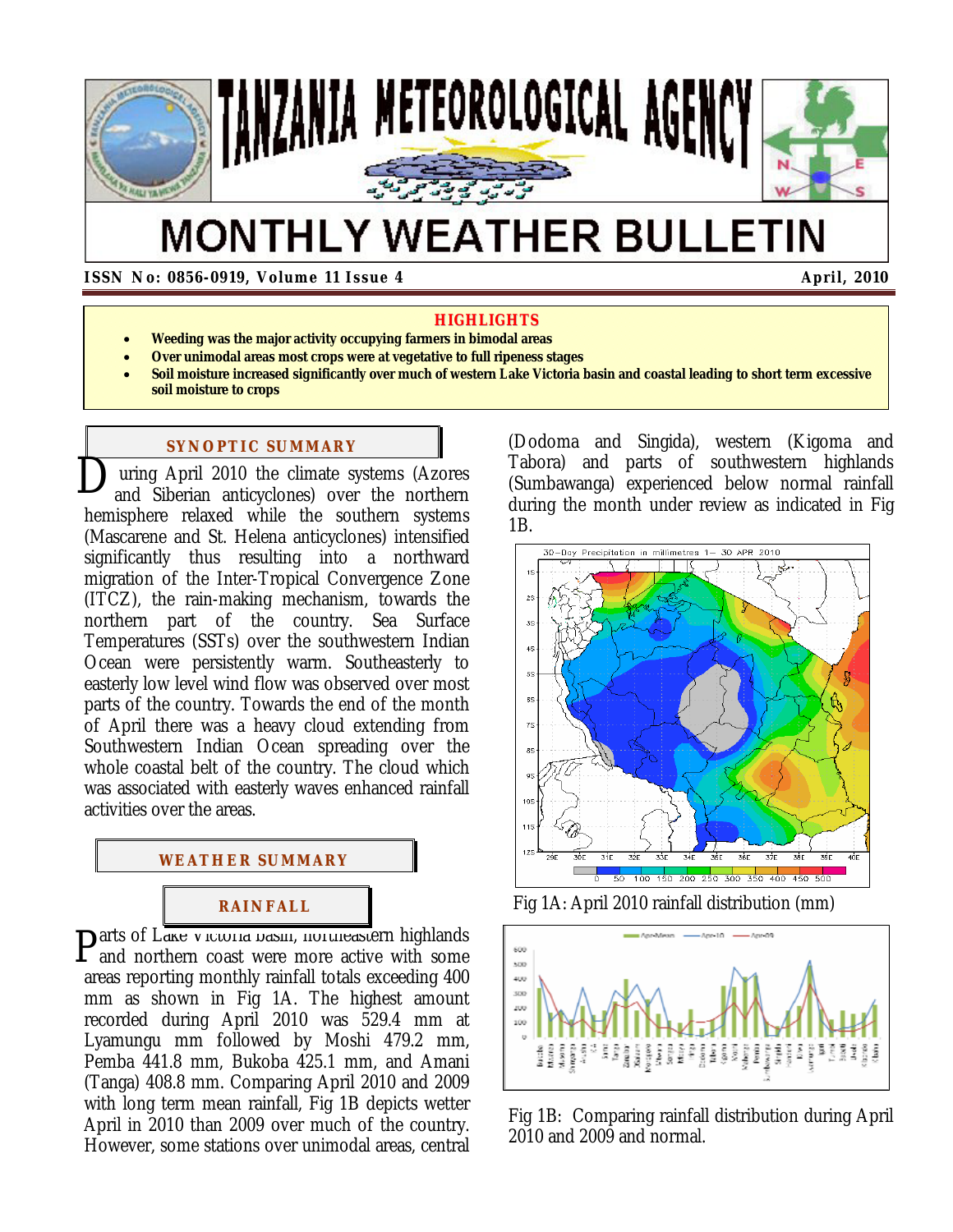## **MEAN AIR TEMPERATURE**

uring the month under review the temperatures  $\mathbf{D}$ uring the month under review the temperatures dropped slightly over much of the country with coastal region and its hinterlands and western regions reporting temperatures exceeding 30 ºC as indicated in Figure 2A.



**Fig2A**: April 2010 Mean Maximum Temperature (°C)

Mean maximum air temperatures recorded ranged between 22ºC and 32ºC. The highest absolute maximum temperature of 32.2°C was recorded at Dar es Salaam during the second dekad of the month. The lowest mean maximum temperature was 19.7°C at Igeri in southern Iringa region.



**Fig 2B:** April 2010 Mean Minimum Temperature (°C)

The mean minimum air temperatures recorded ranged from 14ºC to 24ºC as shown in Fig 2B. The lowest value of mean minimum temperatures recorded was 12.8 °C at Mbeya in the southwestern highlands while the highest value of 25.5 °C was reported at Pemba in the northern coast.

### **MEAN SUNSHINE HOURS**

unshine duration records across the country Sunshine duration records across the country during April show that the mean bright sunshine hours ranged from about 7 hrs/day over southwestern highlands to more than 9 hrs/day over central, western and southwestern highlands as shown in Figure 3.



**Fig 3**: April 2010 Mean Sunshine Hours (hrs/day)

# **MEAN WI ND SPEED**

ean wind speeds across the country ranged Mean wind speeds across the country ranged<br>between 2 to more than 10 km/hr during the month of April as shown in Figure 4. Some parts of northeastern highlands, central, and southwestern highlands experienced wind speeds exceeding 8 km/hr. Low wind speeds of below 2km/hr were recorded over some parts of Morogoro. Windy conditions enhanced evaporation rates particularly over central regions which had a premature cessation of rainfall.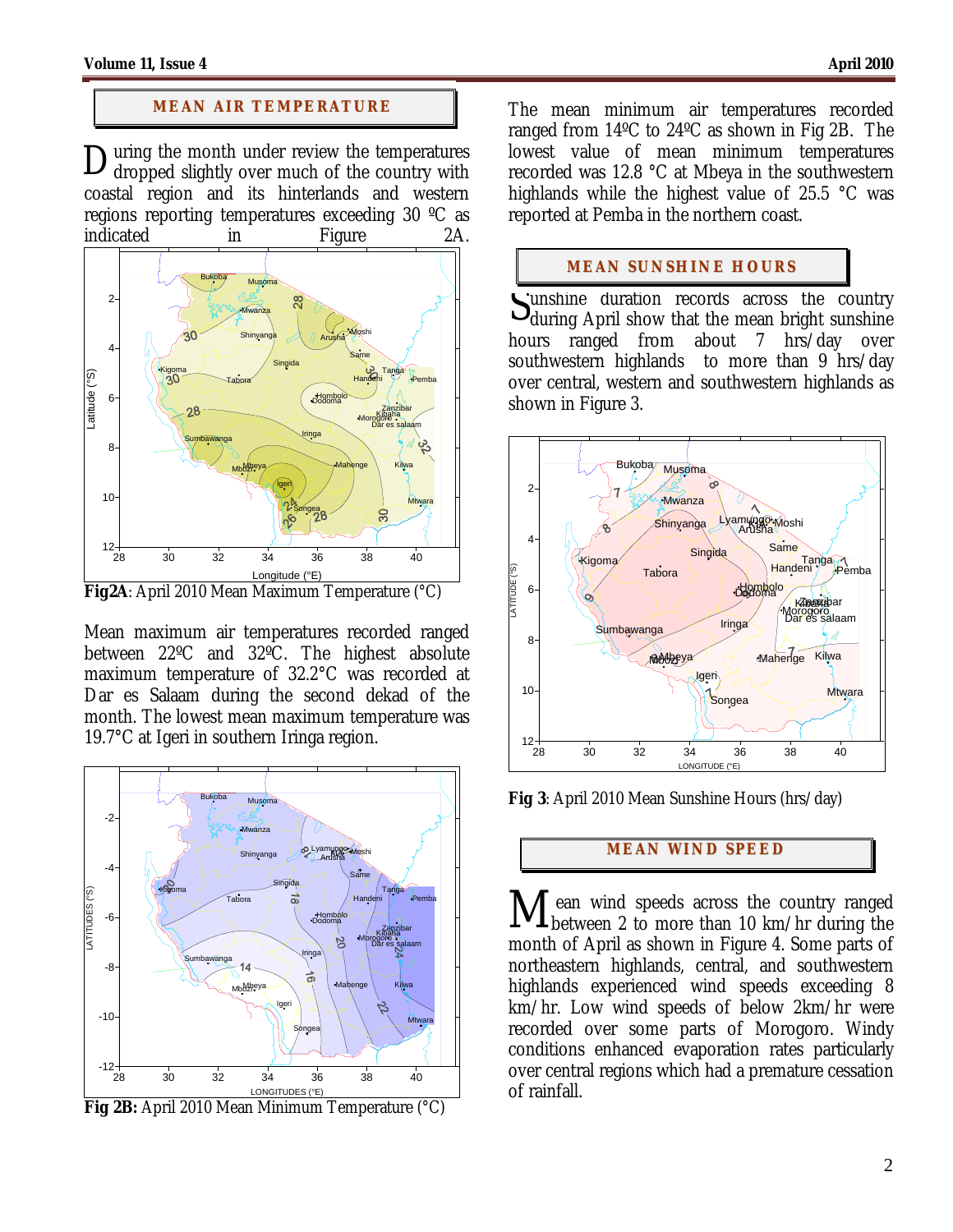

Fig 4: April 2010 Mean wind speed (km/hr)

# **AGROMETEOROLOGICAL SUMMARY**

 $\sum$ uring the month, soil moisture increased significantly over much of western Lake significantly over much of western Lake Victoria basin and coastal belt leading to short term excessive soil moisture to crops. Most areas over bimodal rainfall pattern had crops mainly maize, paddy and beans ranging from early vegetative (late planting) to advanced vegetative growth stages (for the early planted crops). Crops were generally in good state as observed mainly over lowland areas of northeastern highlands (Hai and Same districts) and northern coast (Tanga and Coast regions) where soil moisture supply from *Masika* rains was adequate. Weeding was the major activity that occupied most farmers in bimodal areas. Over unimodal areas most crops particularly maize, beans, paddy, sunflower and sorghum were generally at vegetative to full ripeness stages between moderate and good state. The early planted beans mainly over higher altitude areas were harvested and the second planting phase was in progress at vegetative stage. Paddy crop in moderate state was from early vegetative to wax ripeness stages, while planting of wheat mainly over parts of Mbeya region was almost over and the crop looks good at emergence stage. Desert locusts which had broken out in mid April in Stalike and Itenka villages in Mpanda district, Rukwa region were contained within a short time.

 Market supply for cassava over several areas continued fairly well.

Pasture and water availability are good and livestock conditions are normal.

**HYDROMETEOROLOGICAL SUMMARY**

**The ongoing rains have maintained water levels in** The ongoing rains have maintained water levels in<br>lakes and dams and rivers in their respective catchments, though a few cases of river floods were observed**.** Water availability for human, industrial and energy generation has improved but should be used sparingly.

## **ENVIRONMENTAL SUMMARY**

ool temperatures are coming over most areas in  $C$  ool temperatures are coming over most are the country although some areas had local variations of high temperatures.

#### **EXPECTED SYNOPTIC SITUATION DURI NG MAY 201 0**

ea Surface Temperatures (SSTs) in May 2010 are Sea Surface Temperatures (SSTs) in May 2010 are<br>projected to be generally warm over southwestern tropical Indian Ocean coupled with expected enhanced easterly wind flow. The ITCZ is also expected to migrate further northwards over the northern parts of the country. Moreover, SSTs over the Mozambique Channel are expected to remain warm indicating a possibility of moist southerly flow for most of the month of May 2010.

## **EXPECTED WEATHER DURI NG MAY 201 0**

 ake Victoria basin (Kagera, Mwanza, Mara Lake Victoria basin (Kagera, Mwanza, Mara<br>
regions and Kibondo area) is expected to feature normal to above normal rainfall over some areas. Mainly normal rainfall is expected over Shinyanga. **Western (Kigoma and Tabora regions),** the seasonal rains are expected to be normal to above normal with a likelihood of decreasing rainfall over Tabora. **Southwestern highlands (Iringa, Rukwa and Mbeya and southern region)** are expected to feature normal